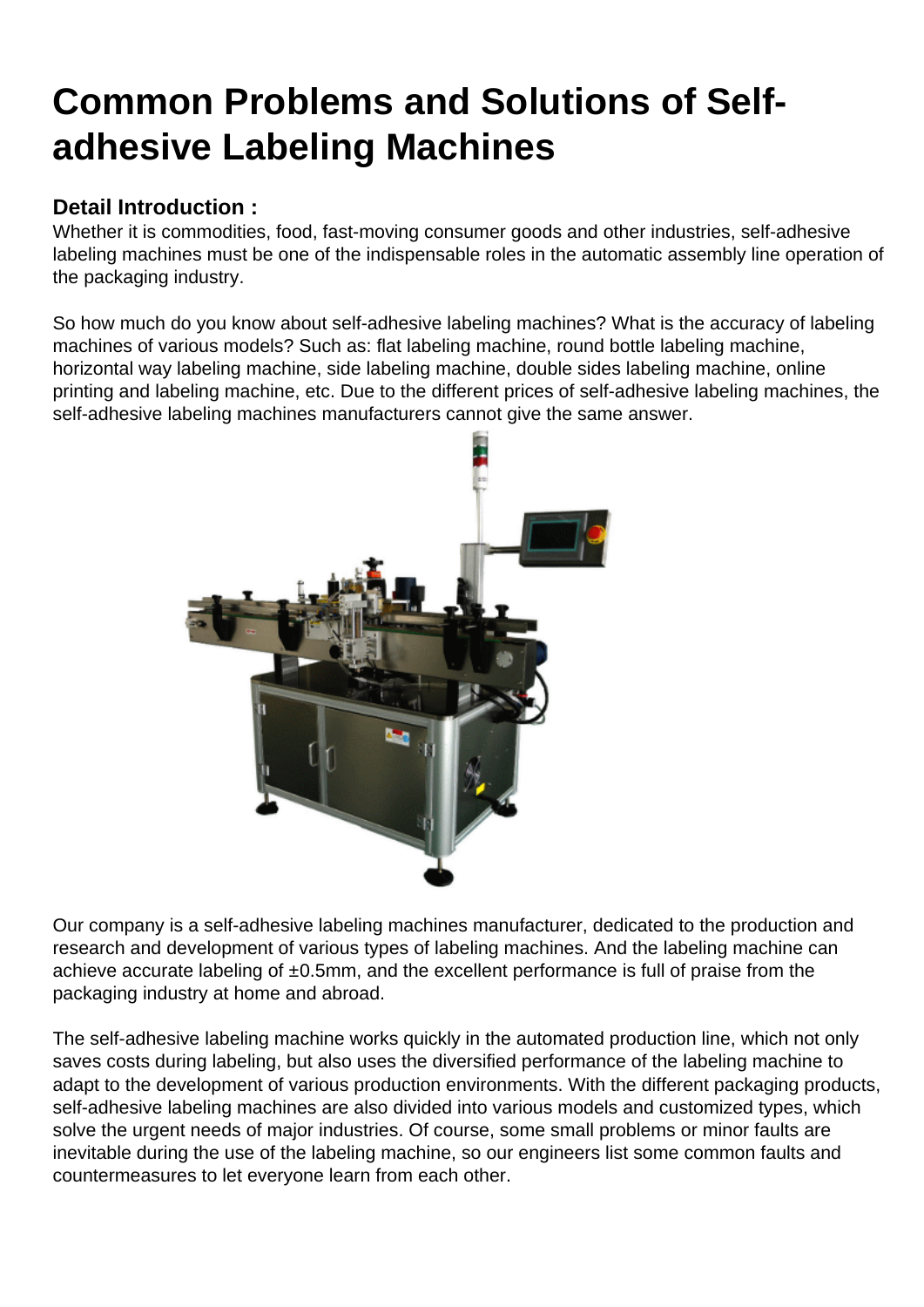

1. The label is broken. This kind of problem often occurs during the operation of the labeling machine, that is, the label is damaged during the pulling process. The problem of scratches, once there is a label that is easy to break, should be controlled. Only when the quality of the label is guaranteed, can the self-adhesive labeling machine work better.

2. Deviation. long-term operation of the self-adhesive labeling machine without maintenance, everyone knows what the self-adhesive labeling machine equipment uses to fix and debug the gap? In that case, there will naturally be deviations, the label will go off, or the direction will be unstable, the traction will slip, and the packaging materials will not be in place. When encountering this kind of problem, pay attention to righting the label, so that the label can walk on the right path, adjust the inclination of the label, realize parallel labeling, labeling error, the deviation of the edge position in the production process of the packaging material, It needs to be carefully controlled. Only by ensuring the quality of the material can the problem of deviation be completely solved.

3.Continuous labeling. When the self-adhesive labeling machine is working, it often encounters the situation of continuous labeling. If the adjustment of the electric eye still cannot solve the problem, it has exceeded the scope of application. At this time, it should be noted that whether the label is biased , the electric eye cannot detect the existence of the label at all, and the position can only be detected if the position is adjusted accurately.